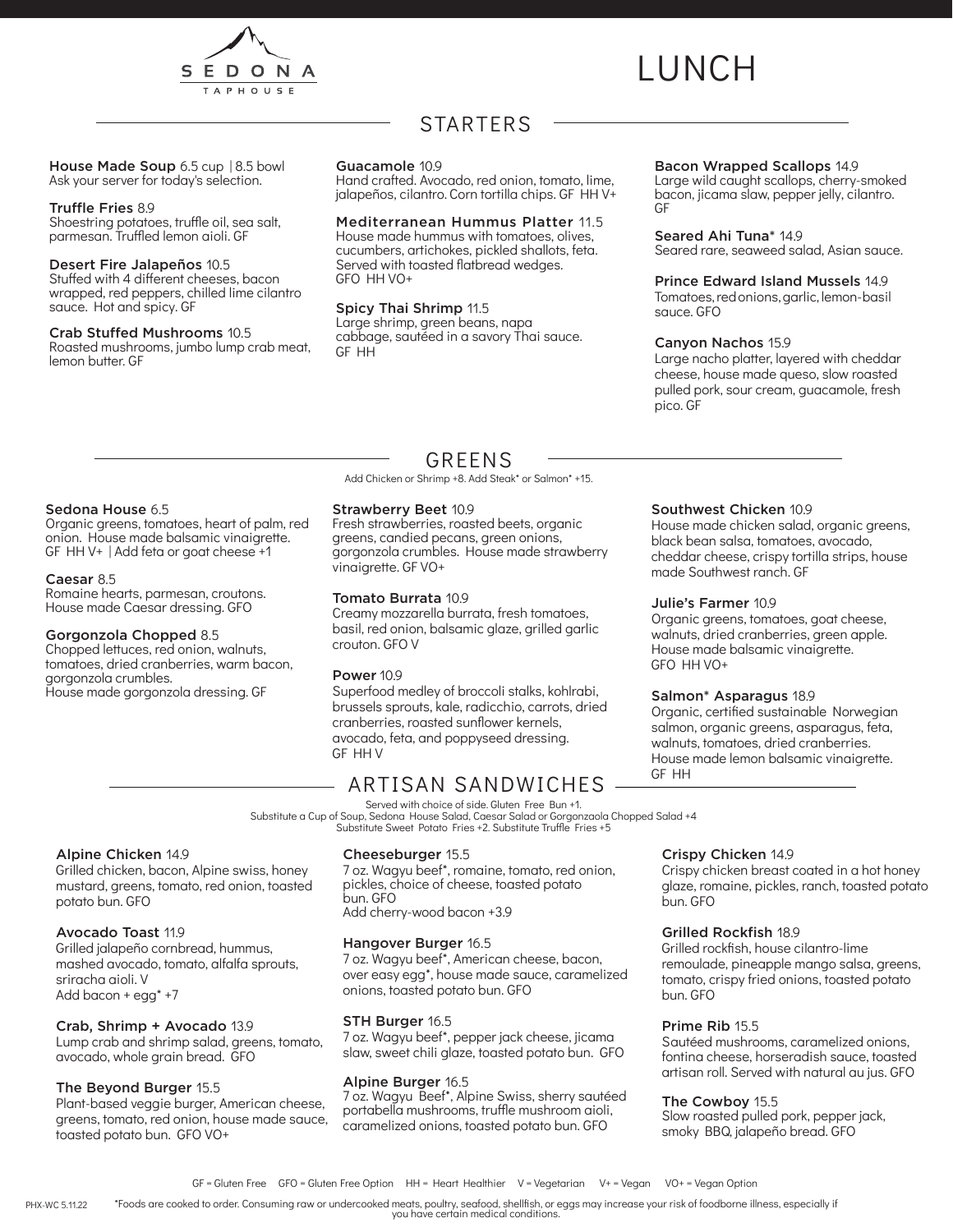## HANDHELDS

'Kobe Beef'\* Wagyu beef, Vermont cheddar, house made sauce, caramelized onions. With greens. 10.9 (2) 14.9 (3)

### SLIDERS

#### Salmon\*

Organic, certified sustainable salmon, greens, tomato, red onion, chimi aioli. With greens. 10.9 (2) 14.9 (3)

### TACOS

#### Acapulco Fish Broiled mahi mahi, sautéed

onions, avocado, pineapple mango salsa, chimi aioli, cilantro. With greens. GFO 13.9

### FLATBREADS

South Rim Shrimp

Shrimp, mozzarella, parmesan. fresh pico, avocado, cilantro. GFO  $10.5$ 

Meat Lovers Italian fennel sausage, pepperoni, red onion, mozzarella, parmesan, fresh basil. GFO 10.5

Crab Cake\*

House made, remoulade, greens, red onion. With greens. 10.9 (2) 14.9 (3)

Dixie Smoked pulled pork and house made jicama slaw. With greens. 10.9 (2) 14.9 (3)

#### Southwest Steak Seasoned tender steak, black bean salsa, sautéed onions, chipotle aioli, cheddar cheese, fresh pico, cilantro. With greens. GFO 13.9

#### BBQ Chicken Chicken, BBQ sauce, melted mozzarella, red onion. GFO 10.5

#### Margherita

Santa Fe Shrimp Crispy shrimp tossed with house made picante aioli, jicama slaw, pineapple mango salsa, cilantro. With greens. GFO 13.9

> Fresh basil, olive oil, garlic, tomato, fresh mozzarella, parmesan, balsamic reduction glaze. GFO V 9.9

ENTRÉES Antibiotic free, hormone free, cage free poultry. Organic, sustainable, antibiotic free salmon. Braveheart Black Angus Beef®. Toppings for fish include: Herb Butter, Lemon Butter, Lemon Basil Butter, Pineapple Mango Salsa (HH) or Chimichurri (HH).<br>Substitute a Cup of Soup, Sedona House Salad, Caesar Salad or Gorgonzaola Chopped Salad +4 Substitute Sweet Potato Fries +2. Substitute Truffle Fries +5

#### Hand Cut Filet Mignon\* 29.9

7 oz. Choice Braveheart Black Angus Beef®. Topped with seasoned butter. Choice of two house made sides. GF

Hand Cut NY Strip 28.9 12 oz. Choice Braveheart Black Angus Beef®. Topped with seasoned butter. Choice of two house made sides. GF

#### Black Angus Flat Iron Steak\* 21.9

8 oz. USDA Choice. Choice of two house made sides. GF Grilled Chicken 17.9 8 oz. Side of BBQ. Choice of two house made sides. GF HH

Crab Stuffed Shrimp 23.9 Large shrimp stuffed with jumbo lump crab meat, fresh spinach, lemon butter, garlic whipped potatoes. GF

Rockfish\* 24.9 Certified sustainable, fresh caught. Grilled with choice of topping and two house made sides. GF

#### Norwegian Salmon\* 22.9

Organic, certified sustainable, fresh caught. Grilled with choice of topping and two house made sides. GF HH

## PASTA

Gluten Free Upon Request. Vegetarian Options Available

#### Primavera 17.9

Mixed seasonal vegetables, fettuccine tossed with an herb lemon-wine sauce. V VO+ Add chicken or shrimp +8

#### Devil's Pass 20.9

Chicken, penne pasta tossed with a slightly spicy cream sauce, red onions, red peppers, mushrooms, tomatoes, parmesan, fresh basil. Add Italian fennel sausage +3.

Grilled Chicken Alfredo 20.9

Grilled chicken over fettuccine, creamy alfredo sauce with mushrooms.

### SIDES

All sides are GF.

| <b>Garlic Whipped Potatoes</b><br><b>Steamed Broccoli</b> | +3.9<br>+3.9   | <b>Grilled Asparagus</b><br><b>Roasted Brussels Sprouts</b> | +3.9<br>$+3.9$ | Fruit<br><b>Grilled Vegetables</b> | $+3.9$<br>+3.9 |
|-----------------------------------------------------------|----------------|-------------------------------------------------------------|----------------|------------------------------------|----------------|
| Sautéed Spinach<br><b>Shoestring French Fries</b>         | $+3.9$<br>+3.9 | <b>Southwest Corn</b>                                       | $+3.9$         | <b>Sweet Potato Fries</b>          | $+5.9$         |
|                                                           |                |                                                             |                |                                    |                |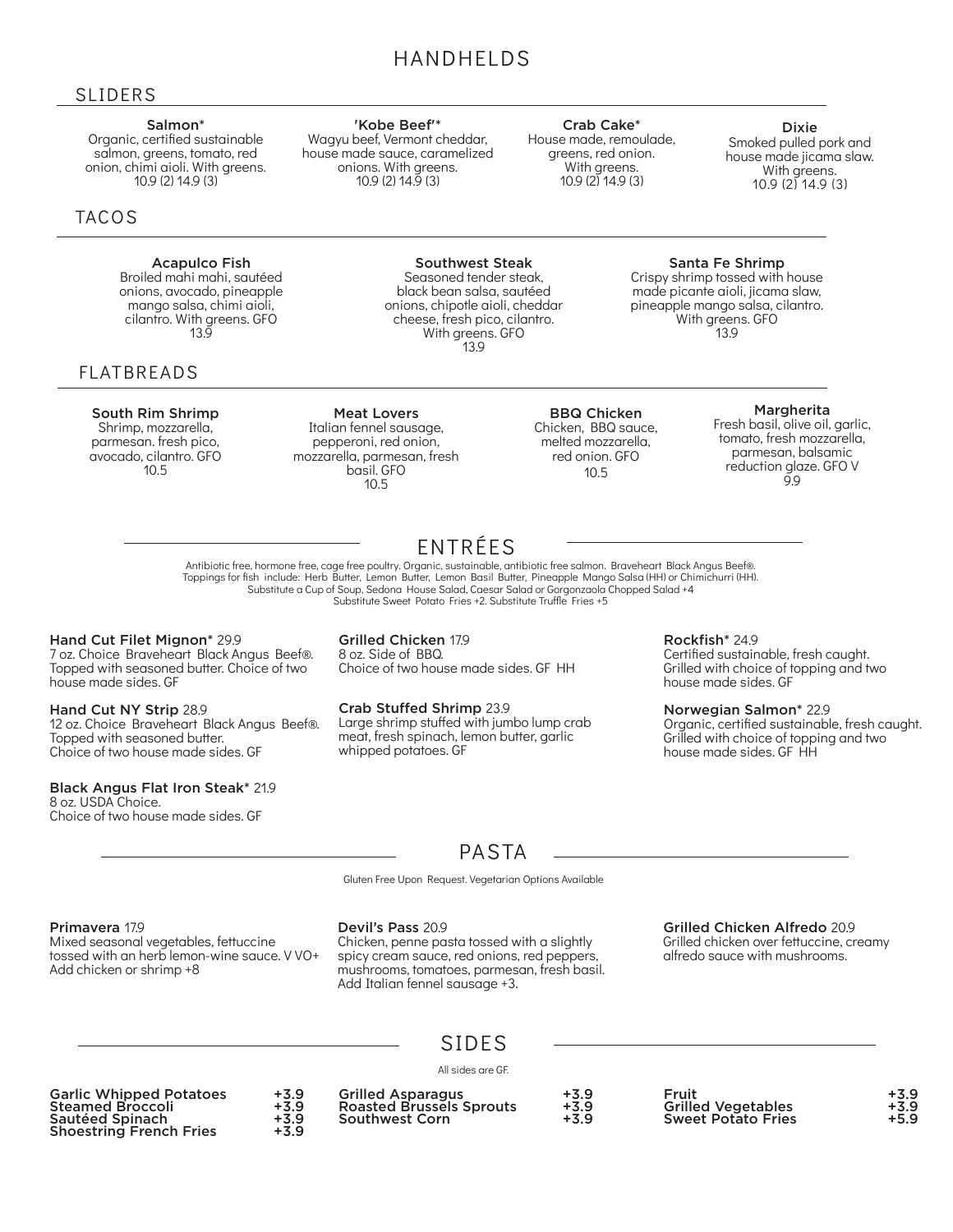## WINE

HOUSE 8 Chardonnay, Pinot Grigio, Pinot Noir, Cabernet Sauvignon, White Zinfandel

| WHITE                | <b>Brancott Sauvignon Blanc</b>                                                                                                                                                                                                                                                                   | Marlbourough, New Zealand                                                                                                                                                                         | 12 46                                                                                   |
|----------------------|---------------------------------------------------------------------------------------------------------------------------------------------------------------------------------------------------------------------------------------------------------------------------------------------------|---------------------------------------------------------------------------------------------------------------------------------------------------------------------------------------------------|-----------------------------------------------------------------------------------------|
|                      | Napa Cellars Sauvignon Blanc                                                                                                                                                                                                                                                                      | Napa Valley, California                                                                                                                                                                           | 11   42                                                                                 |
|                      | <b>Barone Fini Pinot Grigio</b>                                                                                                                                                                                                                                                                   | Trentino-Alto Adige, Italy                                                                                                                                                                        | 10 39                                                                                   |
|                      | <b>Montinore Pinot Gris</b>                                                                                                                                                                                                                                                                       | Willamette, Oregon                                                                                                                                                                                | $12 \mid 46$                                                                            |
|                      | <b>Fess Parker Chardonnay</b>                                                                                                                                                                                                                                                                     | Santa Barbara, California                                                                                                                                                                         | 15 55                                                                                   |
|                      | <b>Hess Chardonnay</b>                                                                                                                                                                                                                                                                            | California                                                                                                                                                                                        | 10 39                                                                                   |
|                      | <b>Grove Ridge Chardonnay</b>                                                                                                                                                                                                                                                                     | Central Coast, California                                                                                                                                                                         | 9 34                                                                                    |
|                      | Julia James Chardonnay                                                                                                                                                                                                                                                                            | California                                                                                                                                                                                        | 11   42                                                                                 |
|                      | Chateau Ste. Michelle Dry Riesling                                                                                                                                                                                                                                                                | Columbia Valley, Washington                                                                                                                                                                       | 9 34                                                                                    |
|                      | <b>Heinz Eifel Riesling</b>                                                                                                                                                                                                                                                                       | Rheinhessen, Germany                                                                                                                                                                              | 9   34                                                                                  |
|                      | Villa Pozzi Moscato                                                                                                                                                                                                                                                                               | Sicily, Italy                                                                                                                                                                                     | 9   34                                                                                  |
| 읍<br>$\propto$       | <b>Firestead Pinot Noir</b><br><b>Cloud Break Pinot Noir</b><br><b>Skyfall Merlot</b><br>Michael David 'Freakshow' Red Blend<br><b>Ruca Malen Malbec</b><br><b>District 7 Cabernet Sauvignon</b><br>Josh Cellars Cabernet Sauvignon<br>Joel Gott 815 Cabernet Sauvignon<br>Ramon Bilbao 'Crianza' | Willamette, Oregon<br>Central Coast, California<br>Columbia Valley, Washington<br>Lodi, California<br>Mendoza, Argentina<br>Central Coast, California<br>California<br>California<br>Rioja, Spain | 14   44<br>9 33<br>$12 \mid 46$<br>15 55<br>11   42<br>10 39<br>12 46<br>12 46<br>14 50 |
| ЭS<br>O<br>$\propto$ | Rosé de Provence 'Fleurs de Prairie'<br>Bieler Pére et Fils                                                                                                                                                                                                                                       | Cótes de Provence, France<br>Cótes de Provence, France                                                                                                                                            | 11   42<br>9   34                                                                       |
| SPARKLING            | La Luca Prosecco                                                                                                                                                                                                                                                                                  | Veneto, Italy                                                                                                                                                                                     | 9   34                                                                                  |
|                      | Casa del Mar Brut Rosé                                                                                                                                                                                                                                                                            | Spain                                                                                                                                                                                             | 10 36                                                                                   |
|                      | <b>Comte de Bucques Brut</b>                                                                                                                                                                                                                                                                      | France                                                                                                                                                                                            | 8 25                                                                                    |
|                      | Codoníu Clasico Brut                                                                                                                                                                                                                                                                              | Cantalonia, Spain                                                                                                                                                                                 | 10 38                                                                                   |
|                      | WINES OF INTEREST                                                                                                                                                                                                                                                                                 |                                                                                                                                                                                                   |                                                                                         |
|                      | Marco Felluga Friuli Bianco                                                                                                                                                                                                                                                                       | Italy                                                                                                                                                                                             | 12 46                                                                                   |
|                      | Cleto Chiarli 'Lambrusco Grasparossa'                                                                                                                                                                                                                                                             | Italy                                                                                                                                                                                             | 9 34                                                                                    |
|                      | Paraduxx 'Proprietary Red'                                                                                                                                                                                                                                                                        | Napa Valley, California                                                                                                                                                                           | 16 60                                                                                   |
|                      | <b>Truchard Syrah</b>                                                                                                                                                                                                                                                                             | California                                                                                                                                                                                        | 14 50                                                                                   |
|                      | <b>Fess Parker 'Frontier Red'</b>                                                                                                                                                                                                                                                                 | Central Coast, California                                                                                                                                                                         | 9 34                                                                                    |
|                      | Longmeadow Ranch 'Farmstead Cabernet'                                                                                                                                                                                                                                                             | Napa Valley, California                                                                                                                                                                           | 58                                                                                      |

| Mumm Brut Champagne                  | Champagne, France       | 58 |
|--------------------------------------|-------------------------|----|
| Veuve Cliquot Champagne              | Champagne, France       | 85 |
| Trefethen 'Oak Knoll' Chardonnay     | Napa Valley, California | 58 |
| Saintsbury 'Stanly Ranch' Pinot Noir | Los Caneros, California | 80 |
| 'The Prisoner' Red Blend             | Napa Valley, California | 85 |
| <b>Duckhorn Cabernet Sauvignon</b>   | Napa Valley, California | 95 |